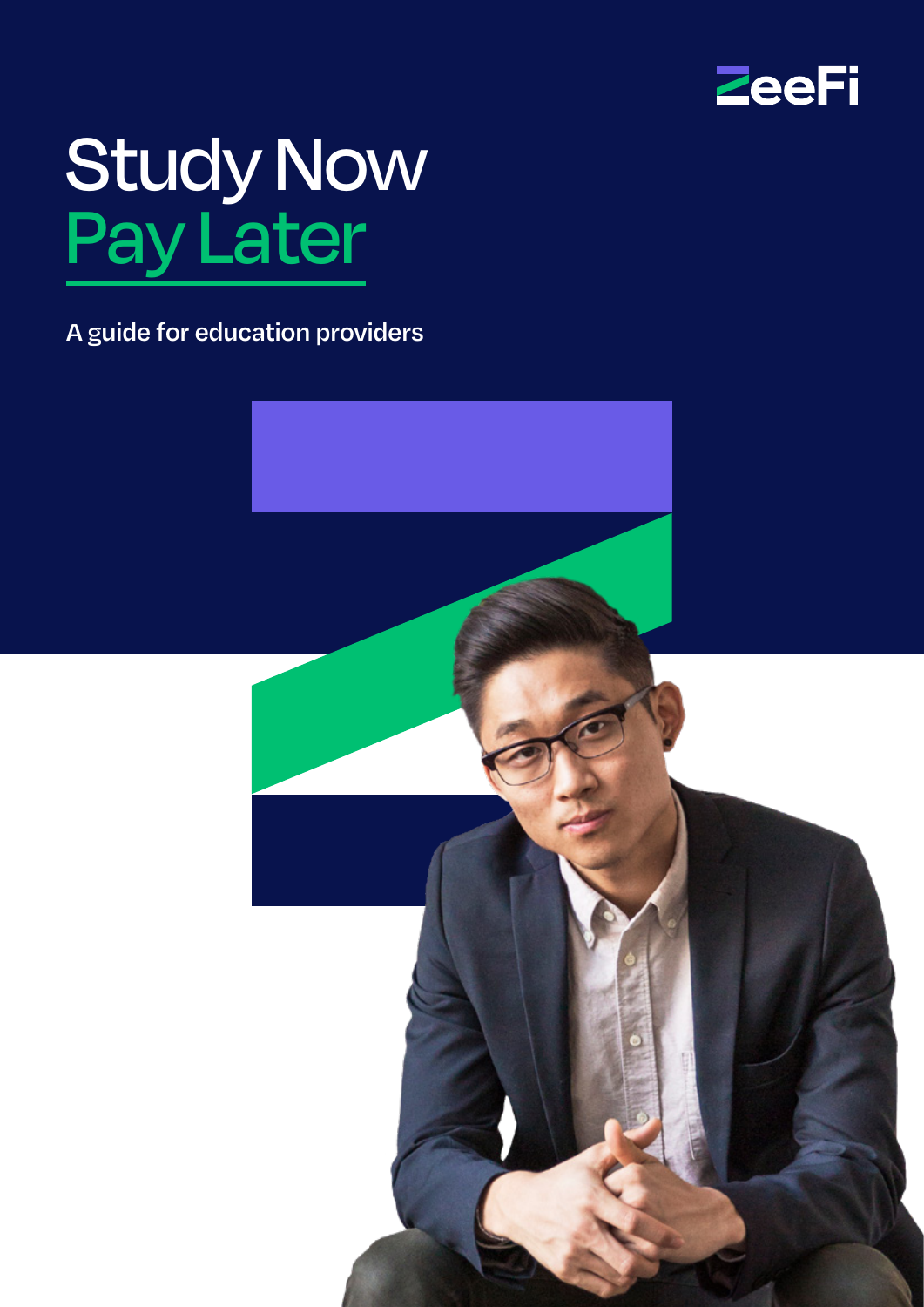

### Grow your offering. Grow enrolments.

**Unlock capital and increase enrolments with the buy now pay later solution for education.**

Study Now Pay Later (SNPL) removes the financial barriers that stand in the way of enrolling students who want to study with you. With SNPL, students can spread their course cost over 36 months with flexible, interest-free payments. Meanwhile, you get paid upfront – providing cashflow certainty so you can plan and grow.

We are an Australian Credit Licence holder (ACL 498589) compliant with ASIC requirements and trusted by educational institutions nationwide. We take pride in delivering a safe and simple service to your students.

Whether you're looking to unlock growth opportunities or simplify your student experience, we'll work with you and your students to remove financial barriers and help position your institution as an education provider of choice.

**"ZeeFi SNPL is the right solution for us. It's relevant to our students; the right people and the right focus on education with a customer service facing team. We value that."** 

Marcus Sellen, Hader Institute

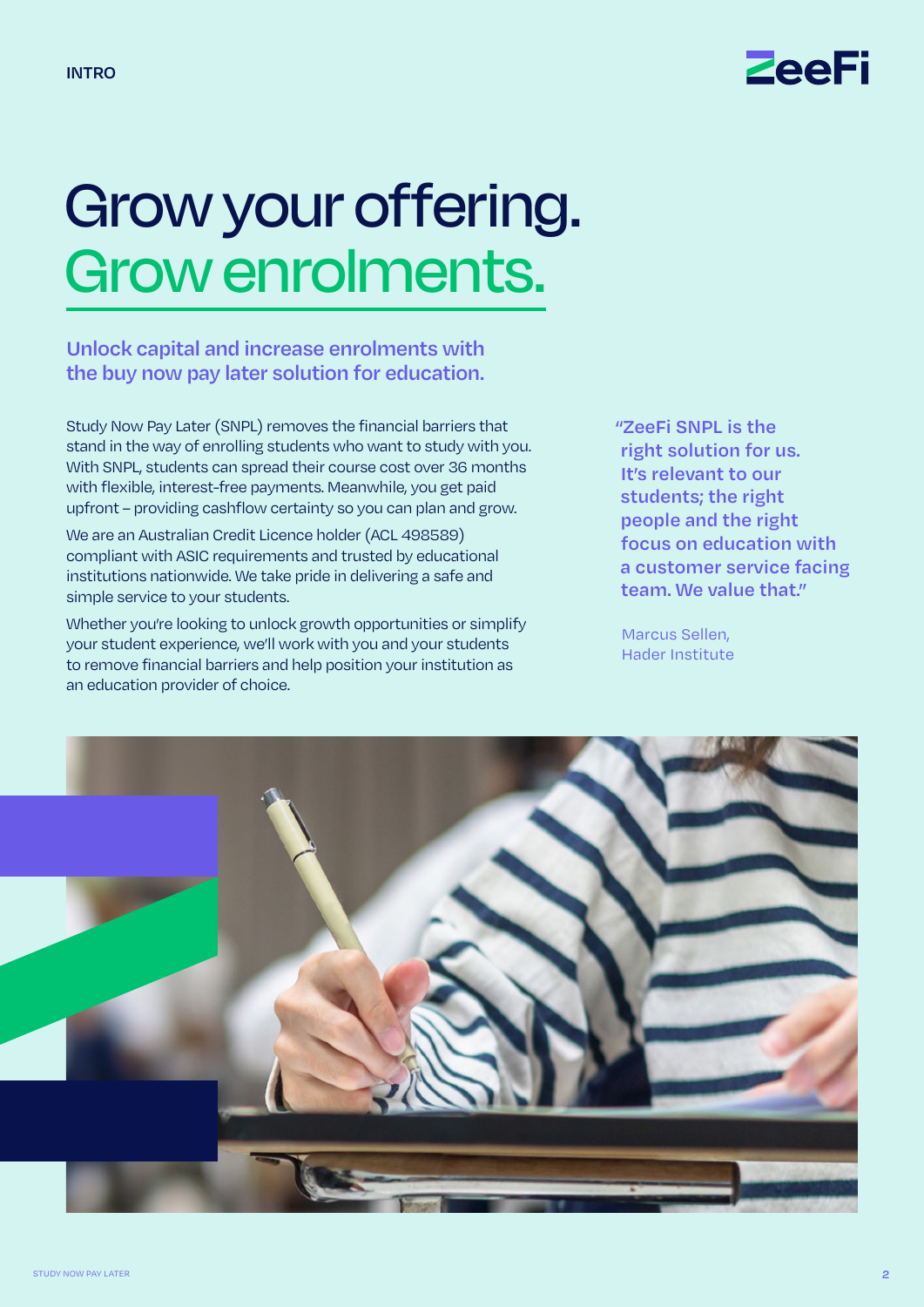

### Here's how it works

**SNPL can help you grow enrolments, remove risk and release working capital.**



**We know how important your institution's reputation is. Our products and service are designed for the sensitive needs of education providers and your students.**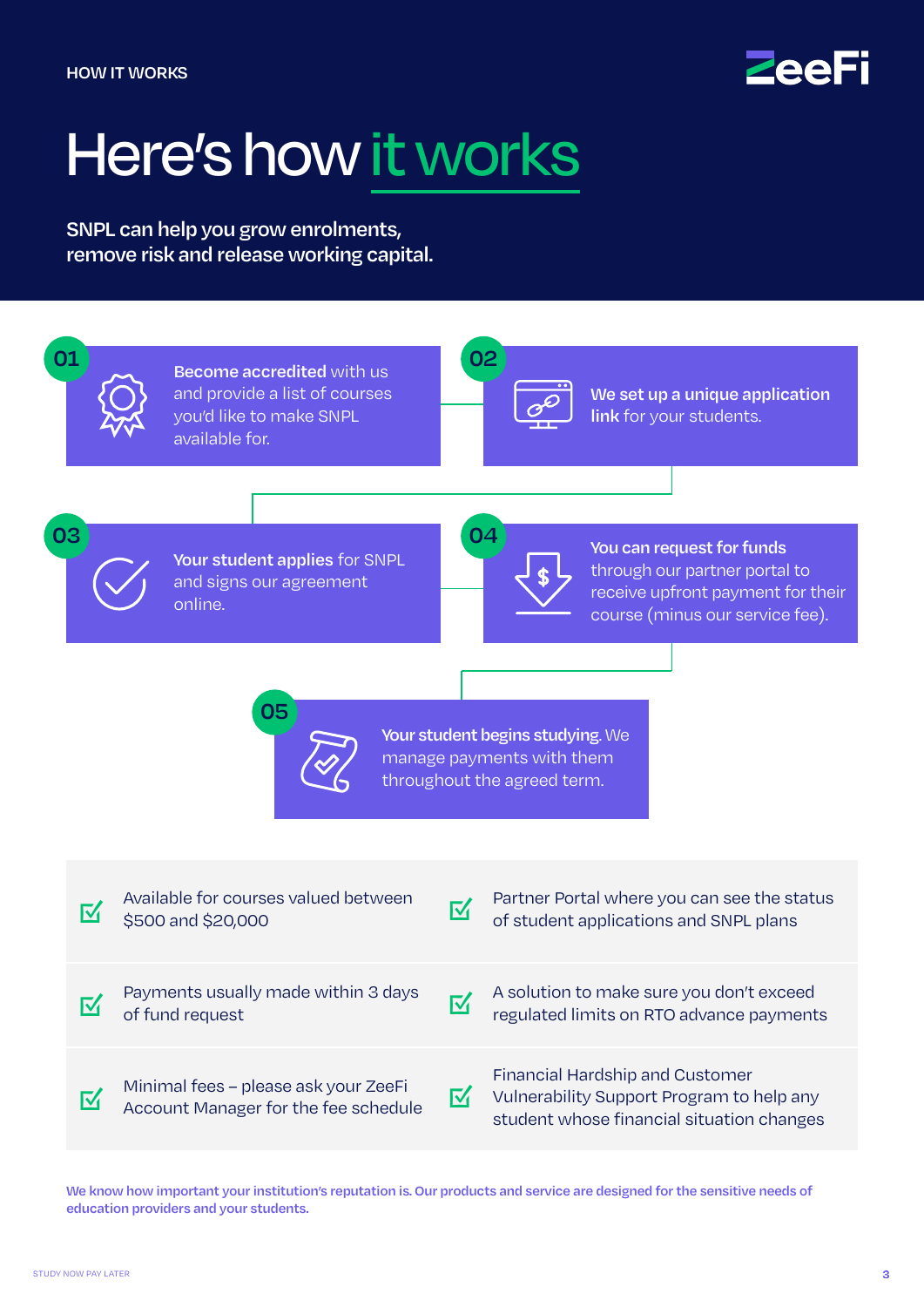### Unparalleled sector expertise

**We only service the education sector. Our focus and understanding of the industry allows us to tailor flexible finance solutions to suit you. Our Board combines proven leaders in fintech, education and finance while our management team provides operational expertise across fintech, lending and collections.** 

| Here's what that means for you                     |                                                                                                                                                                                                                                                                                                                                                                                      |
|----------------------------------------------------|--------------------------------------------------------------------------------------------------------------------------------------------------------------------------------------------------------------------------------------------------------------------------------------------------------------------------------------------------------------------------------------|
| <b>Increased</b><br>enrolments<br>$\rightarrow$    | We have high acceptance rates and a suite of solutions to help you<br>increase enrolments. If a student isn't accepted for SNPL, we can<br>convert them to Payment Assist - an interest-free payment plan<br>that we manage for you.                                                                                                                                                 |
| <b>Release</b><br>working capital<br>$\rightarrow$ | With increased enrolments and upfront payments, you have access<br>to working capital to fund growth.                                                                                                                                                                                                                                                                                |
| <b>Risk free</b><br>$\rightarrow$                  | You get paid upfront while we collect student payments and bear<br>the risk of non-payment.                                                                                                                                                                                                                                                                                          |
| Safe + simple                                      | We handle all admin from application to payment completion.<br>There are no lock-in contracts or set-up fees and we process<br>student applications within minutes.                                                                                                                                                                                                                  |
| <b>Compliance</b><br>guaranteed                    | We have an instalment payment solution for RTOs that must<br>comply with regulations that limit advance payments to less<br>than \$1,500. Our solution enables you to limit your drawdowns<br>throughout the students course of study, while maintaining<br>compliance and meeting industry standards. Our fair and<br>transparent fee structure creates a seamless student journey. |

### **ZeeFi**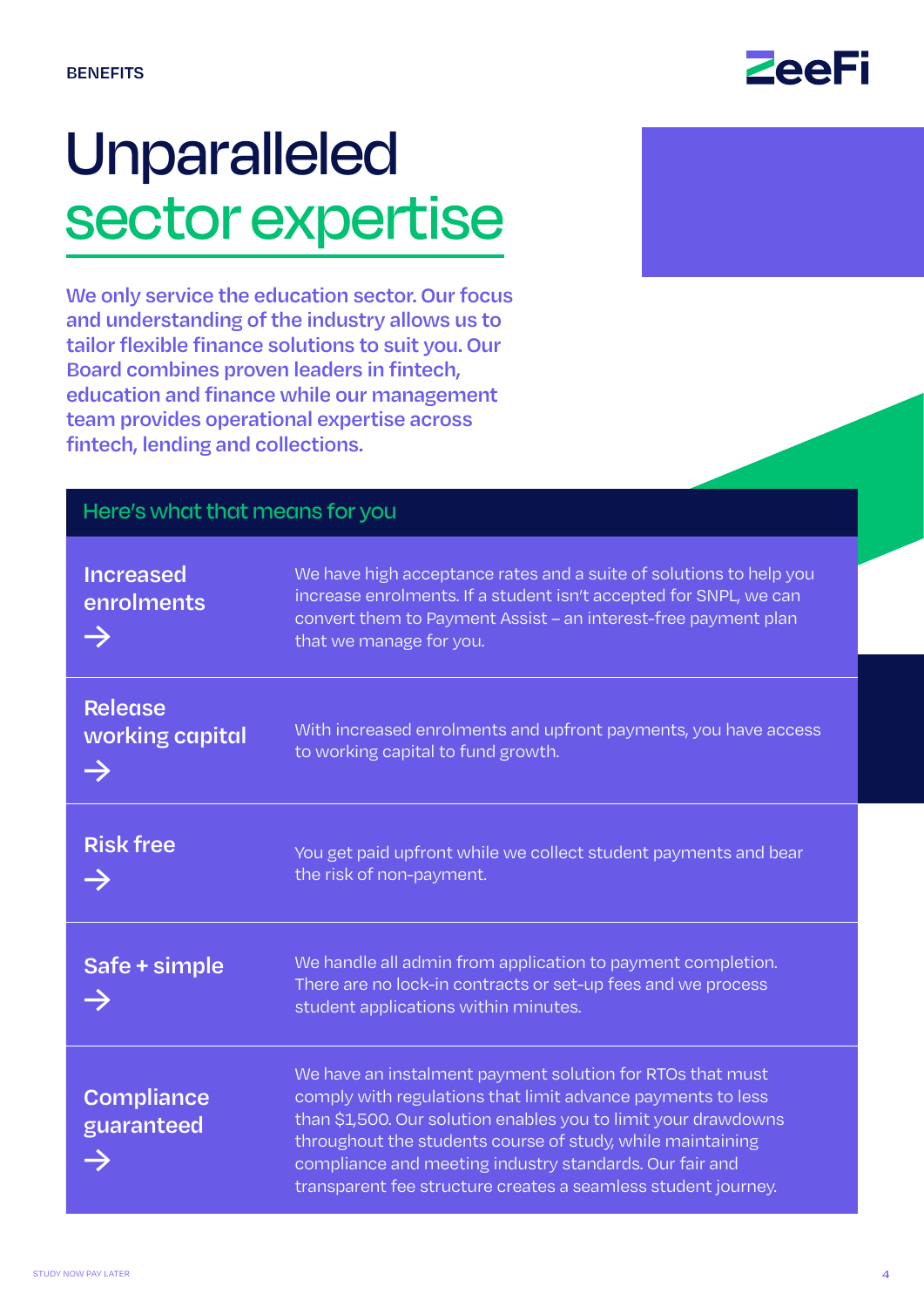

## Ready to get started?

**Complete these steps to partner with us for SNPL. If you need help, please email us on [support@zeefi.io](mailto:support%40zeefi.io?subject=) or call 1800 324 909.**

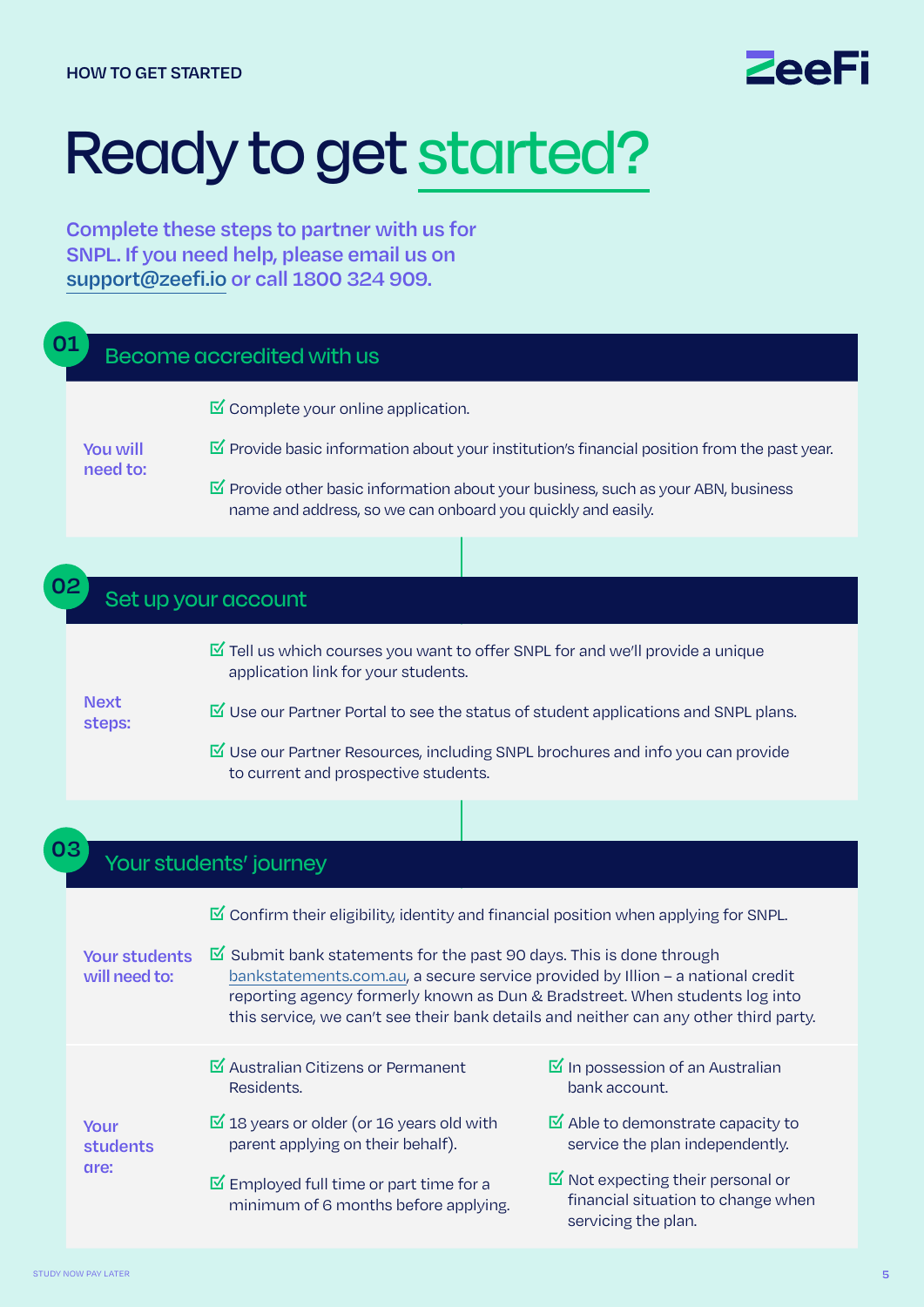

# Got questions?

**We're here to make finance quick and simple for you and your students. You'll find answers to frequently asked questions below. If you can't find what you need, please get in touch on [support@zeefi.io](mailto:support%40zeefi.io?subject=)**

#### **How do I become a ZeeFi partner?**

Simply [contact us](https://zeefi.io/contact-us/) and our Sales Team will get in touch to discuss the details.

#### **How long does it take to get accredited?**

Once we have your application and the required information, your accreditation can be confirmed very quickly.

#### **What do I need to provide during the accreditation process?**

The financial wellbeing of you and your students is our main priority. As such, accreditation involves assessing your business, including your financial position for the past financial year. This is an ASIC requirement and it's also a health check to ensure our services are the best fit for you and your students.

#### **We already have a ZeeFi account for other services, do we need to complete accreditation again for SNPL?**

If you're a Payment Assist partner looking to sign up for Study Now Pay Later (SNPL), you might need to provide us some more details about your business.

#### **What if my RTO has courses above \$1,500? How do I comply with the ASQA fees in advance standard?**

Don't worry – we built SNPL specifically for RTOs and we understand this regulation. You can choose when and how much you want to drawdown, allowing you to remain compliant with ASQA.

#### **Can I submit an SNPL application on behalf of a student?**

Yes, however the student will need to complete some parts of the application independently, such as providing bank statements. You will need to email your student a link (as part of our automated process) so they can upload their statements via [bankstatements.com.au](http://BankStatements.com.au  ).

#### **Do you run credit checks?**

Yes, as part of processing a student application, we run a credit check to confirm eligibility.

#### **Why do we require online bank details of your students?**

When providing a student with credit, we are legally obliged to ask about and verify their income and expenses. We do this by looking at their bank accounts and/or statements via the [bankstatements.com.au](http://bankstatements.com.au) service, provided by Illion (formerly Dun & Bradstreet). [Illion](https://bankstatements.com.au/about/security) is independently tested and audited by external security experts, and encrypted with bank-level security. We are limited to read-only access to bank statements, and we can't view passwords or make transactions.

#### **Is ZeeFi regulated?**

Yes, we provide regulated consumer loans under our Australian Credit Licence 498589. In doing so, we must comply with the *National Consumer Protection Act 2006* (Cth) and the National Credit Code and we must meet ASIC's requirements in relation to consumer lending.

#### **How do I receive log in details for the Partner Portal?**

When you sign an agreement with us, we'll create you a [Partner Portal](https://portal.zeefi.io/s/login/) account. We'll also send you a welcome email with your username and one-time password for the first time you log in.

#### **How do I log in to the Partner Portal?**

Go to our [Partner Portal](https://portal.zeefi.io/s/login/) and provide your verified email address and password. If you've forgotten your password, follow the prompts to reset it.

#### **Who receives the money from ZeeFi and how long does it take?**

We pay you directly once the student's application and enrolment have been confirmed, and you have requested the funds. This takes up to 3 days to appear in your account.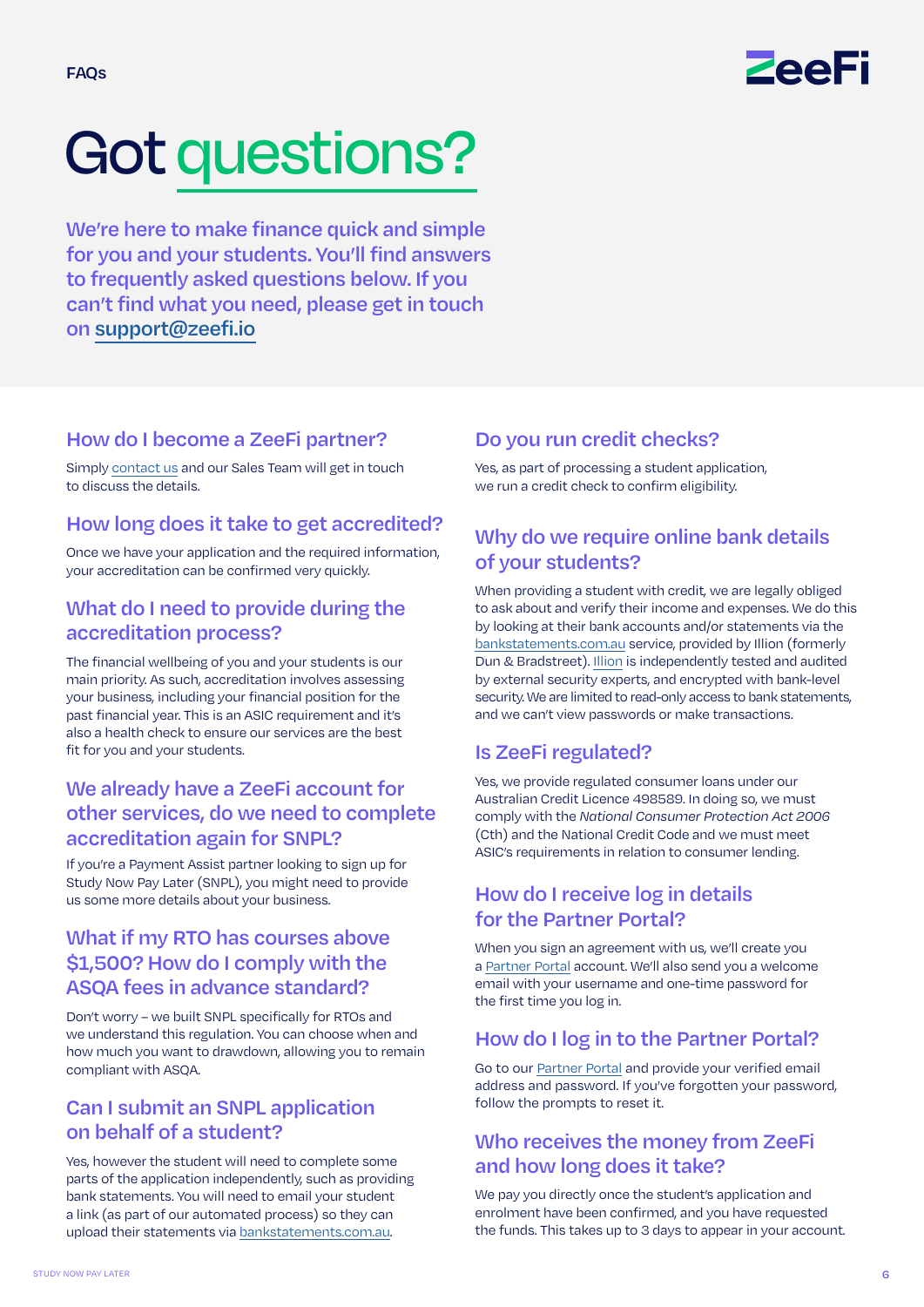

#### **What fees do I need to pay?**

- An establishment fee, which you can pay or it can be added to the student's payment plan
- A merchant service fee, which services the plan over the agreed term. We'll discuss this rate with you before deducting it from your first drawdown
- Cancellation fees apply if you cancel a student from a course after 14 days of the plan being funded

#### **How long does it take to process a student's application?**

Our application is entirely online and the approval process is automated so students can get a decision on their application within a minute.

#### **How will I be notified when a student's application is approved or declined?**

We'll send you a daily report at close of business, including approved and declined applications. In addition: a student's application status in our Partner Portal will update to 'Approved' or 'Rejected'. Once a student has been approved and has signed the agreement, you'll receive an email notification so you can log into the portal and activate the payment plan.

#### **How do I cancel a student's application?**

Contact your Account Manager or email [support@zeefi.io](mailto:support%40zeefi.io?subject=)  to cancel an application.

#### **What fees do my students need to pay?**

Students will pay a minimal monthly account fee. An arrears fee applies if the account is overdue and there is also a dishonour fee for each dishonoured payment. Please ask your ZeeFi Account Manager for a fee schedule.

#### **How do student repayments work?**

Repaying the plan is as easy as setting up a weekly, fortnightly or monthly direct debit. If your student misses a payment, they need to call us ASAP to avoid any additional fees.

#### **Do students need to be employed?**

Yes, each student must have a regular income and be able to demonstrate their capacity to service the payment plan. They must be employed full time or part time for at least 6 months before applying.

#### **What happens if a student defers education or fails a unit?**

We recommend they first speak to you about re-sitting the unit or deferring their studies. They will still need to make repayments in line with their agreement.

#### **What if a student gets into financial hardship?**

We understand circumstances can change and are committed to servicing collections with compassion. If a student finds themselves in financial hardship, they need to call us immediately. We will try to work with them to reach a payment arrangement that is individual to their needs.

#### **Can a student repay some or all of their plan balance early?**

Yes - at any point students can repay part or all the plan in full. There are no early repayment fees.

#### **What happens if a student stops studying before completing repayments?**

If a student withdraws from your course, they need to pay the remaining balance under our agreement, subject to your refund policy. Any refunds you issue will be paid to us to place against the outstanding obligation.

#### **What happens if a student doesn't qualify for SNPL?**

As a specialist provider to the education sector, we have a comprehensive suite of complementary financial services for students.

If a student doesn't qualify for SNPL, we'll let you know. If you want us to, we can convert them to [Payment Assist](https://zeefi.io/education-providers/payment-assist/) – an interest free student payment plan that we manage on your behalf. This means you can continue with the enrolment without uncomfortable conversations. We handle all administration, providing a seamless student journey and you can check progress any time via our easy to use Partner Portal.

#### **How do I tell students about ZeeFi?**

Firstly, add our logo and an overview to your website. Do this in four easy steps:

- 1. Download our logo from our Partner Resources page and upload it to your website (to a pricing or payment plan page if you have one)
- 2. Include an overview about ZeeFi and our solutions (copy this from our website or from the brochures on our Partner Resources page)
- 3. Add the unique link for students to apply for SNPL (we provide this link when you become a ZeeFi partner)
- 4. Add a link to our website – [zeefi.io](http://zeefi.io) to help your students learn more

You can also share our partnership on your social and other channels, such as eDMs. We have social media assets and brochures available for you to download and use through our Partner Resources page.